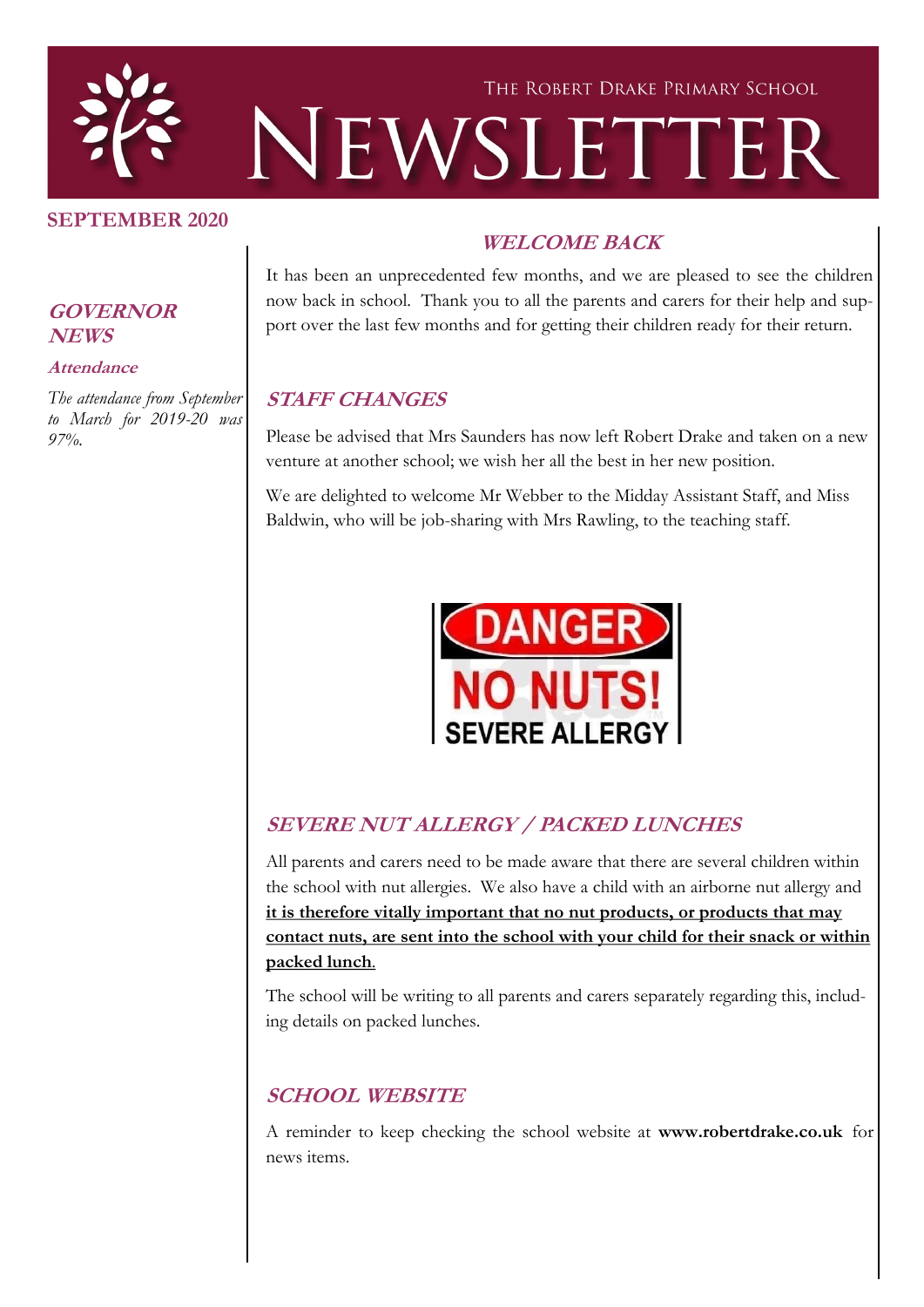### **SCHOOL DEVELOPMENT PLAN 2020-21**

The five school development priorities for 2020-21 are:

1 Response to COVID-19 Risk Assessment—this is available on the school website and is regularly updated

2 Developing Remote Learning Capacity

3 Reading

4 Enhancing the Curriculum

5 The Development of Lunchtimes (dependent on circumstances)

### **CONTACT DETAILS—TO BE KEPT UPDATED**

In the event that your contact details change, you must ensure that you complete a new contact detail form and send in to the Main Office. Please call or e-mail the school office if you need a copy of the form to complete.

### **ATTENDANCE AND PUNCTUALITY**

We would like to thank all of those parents and carers who ensure that their child comes to school regularly and on time. This is something which is essential in making sure children receive the best education possible. Punctuality is key to education, and many hours of teaching are lost though lateness.

Please note that children can only enter the school with their class at the appointed time. If your child is late and miss their opening time, they will not be able to come into school until 9.15 am. We have amended this time as the EYFS start times have been brought forward.

On arrival you will need to buzz the main pedestrian gate to advise the Office and they will inform the class and a staff member will come and collect your child at 9.15 am. Your child will not be able to enter the school with a different class.

Your assistance in adhering to this procedure is much appreciated.

# **DROPPING ITEMS OFF AT SCHOOL/NO ITEMS TO BE BROUGHT IN**

Please note that it is not currently possible for parents and carers to come onto the school site, therefore it is not possible to drop off any forgotten items.

If your child has forgotten their reading record on a Friday, then you can let the Office know and they will inform the class of the reading done that week. If packed lunches have been left at home then it will be necessary for them to have a school dinner.

Please note that children are unable to bring items in to school, except their water bottles, packed lunches and their school bag with reading record on a Friday. Unfortunately this means that children are unable to bring in treats for their classmates on their birthday.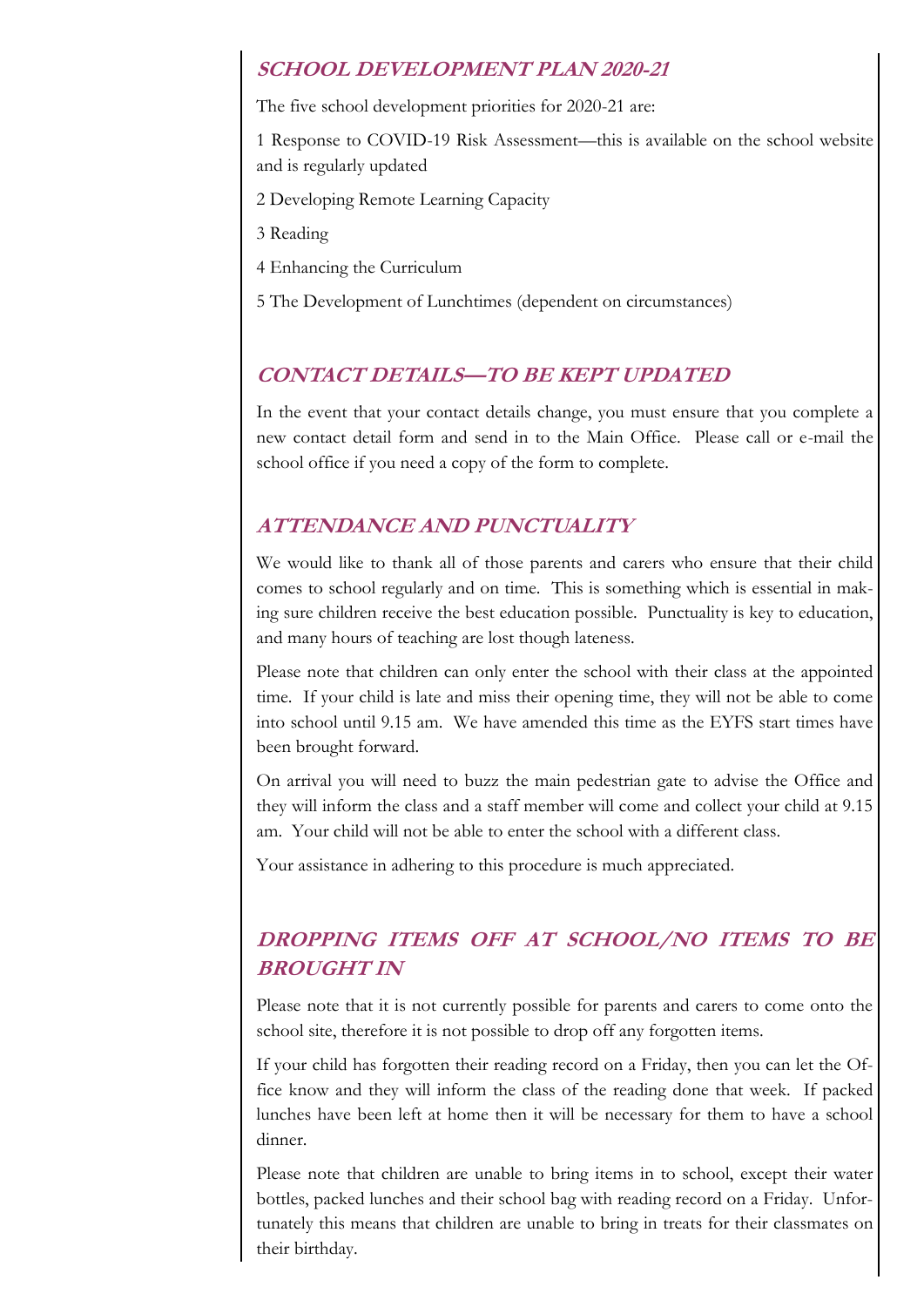# **DISADVANTAGED PUPIL FUNDING/ FREE SCHOOL MEALS**

The Pupil Premium Funding is allocated to children from low-income families who are currently known to be eligible for free school meals and children who have been looked after continuously for more than six months.

You may register your child for Free School Meals if you receive a range of benefits such as Income Support, Income-based Jobseeker's Allowance, Income-related Employment and Support Allowance and Child Tax Credit (provided your annual income does not exceed  $f(16,190)$ .

If you think you might be eligible, please contact the school office and we will send you a form to complete.

If you meet the eligibility criteria, registering for Free School Meals will bring more money to the school which will benefit your child. Our Pupil Premium Funding is also used to provide support for pupils in a number of ways. As well as enabling your child to have the option of a free, healthy meal at lunchtime, other benefits may also be available for registered children, such as help with the cost of school trips. Further details are available on the school website.

Please be assured that registering for Free School Meals is completely confidential and your child's peers need not know they have applied. Please contact the school office if you have any questions or require help with your application.

### **GOOGLE CLASSROOM**

We are delighted that Google Classroom became operational last week, and from this point forward all homework will be set via this method.

Please be advised that a couple of instructional videos have been uploaded to the Robert Drake website to help guide you through this new system. The link is as follows:

https://robertdrake.co.uk/about-us/google-classroom

### **PARENTAL QUERIES—COMMUNICATION WITH TEACH-ERS**

We would like to remind you that any parental queries should be referred, in the first instance, to your child's class teacher. If these remain unresolved, please make an appointment to see Mrs Rawling if your child is in Years 3 to 6, or Miss Fowler / Mrs Jackson if your child is in Early Years, Year 1 or Year 2.

Any communication for your child's class teacher should be sent in in an envelope and marked with the name of your child's teacher.

Please note that as from Friday 25 September the teachers' individual e-mail accounts will be closed. These were set up for the period of the lockdown only and have been left open until Google Classroom became operational.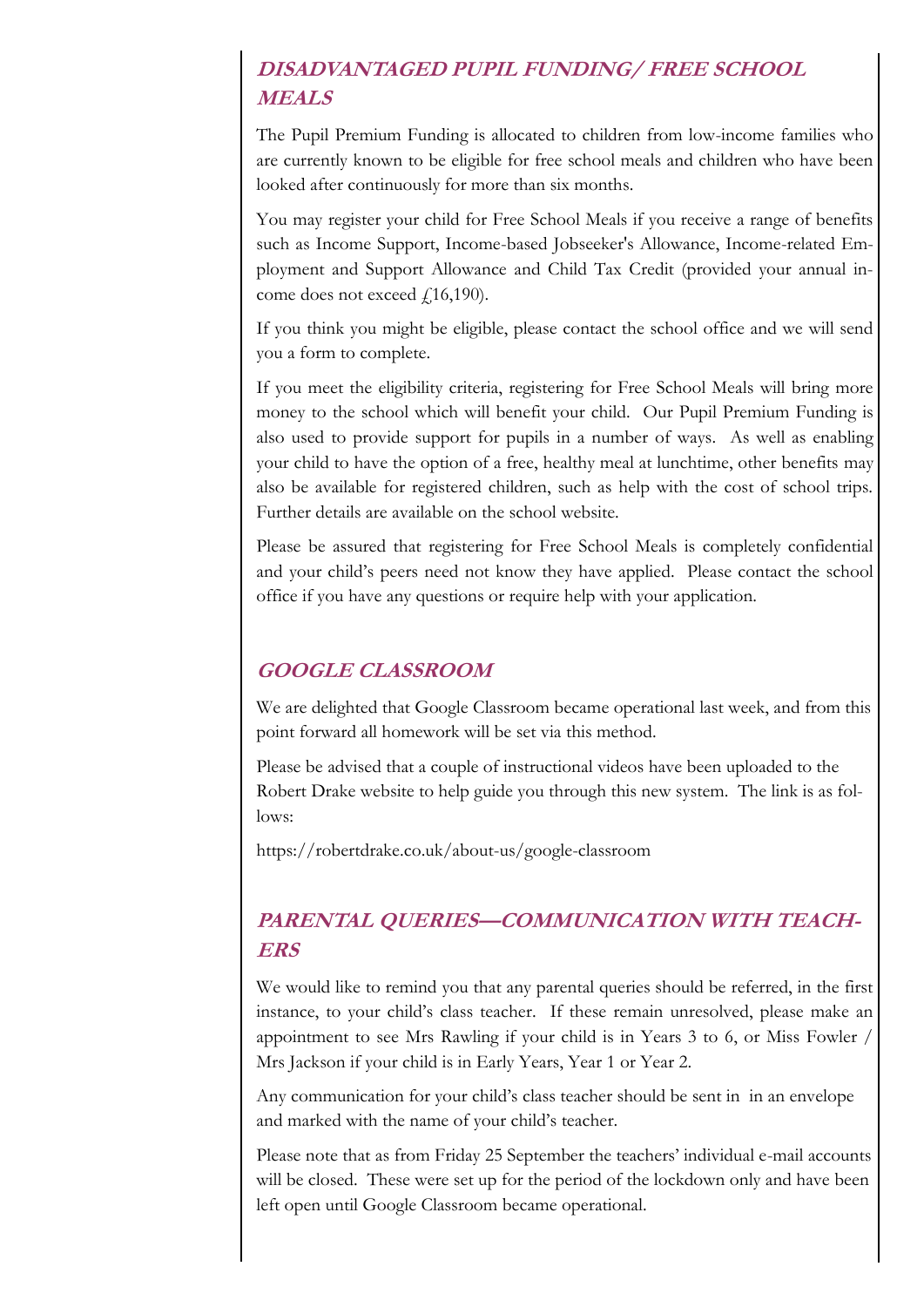### **SCHOOL UNIFORM**

Please could all parents / carers ensure that all children come to school wearing the correct uniform, and on PE days their PE uniform. If the weather is cold, we would suggest that the indoor PE uniform is worn under the outside PE uniform.

Please can parents/carers ensure that all clothing is marked with your child's name.

#### **ADMINISTERING MEDICINES AT SCHOOL**

Please note that in the current circumstances, unfortunately the school is unable to administer ad hoc medicines to children during the school day.

If you child does require medicine, we would suggest that this is given before and after school. If the medicine is required to be take at lunch time, then the child would need to have a home lunch so that it is administered at home.

### **NEW INTAKE - SEPTEMBER 2021**

Due to the current circumstances, unfortunately we are unable to hold an Open Evening here at Robert Drake for pupils due to start school in September 2021. Full details will be available shortly.

### **SECONDARY SCHOOL APPLICATIONS**

If your child is in Year 6, then you will need to apply for a place at secondary school Essex County Council opened their on line process on 11 September . You will need to apply for the place by the closing date of **31 October 2020.**

Full details of the application process can be found on Essex' website on the following ljnk: https://www.essex.gov.uk/apply-for-a-secondary-school-place.

Parents and carers will be notified of their child's school offers on 1 March 2021.

### **11 PLUS EXAMINATION**

In line with government guidelines to provide the opportunity for Year 6 pupils to settle back into school in September and to assist selective schools in minimising the spread of Covid-19, it has been agreed that this year's  $11+$  will be delayed and candidates will be spread across 2 days. The new dates are:

Saturday 7 November and Monday 9 November

Subject to availability, pupils will be tested on one of these two days.

It may be that some pupils have not had the opportunity to register to take this year's tests but may wish to do so. It has therefore been agreed that these pupils can still register for the test. The online registration is now closed, but it is still possible to submit your application form by post to the CSSE Office. This form can be downloaded from the CSSE website and needs to arrive no later than 30 September 2020. Full details can be found at https://csse.org.uk/.